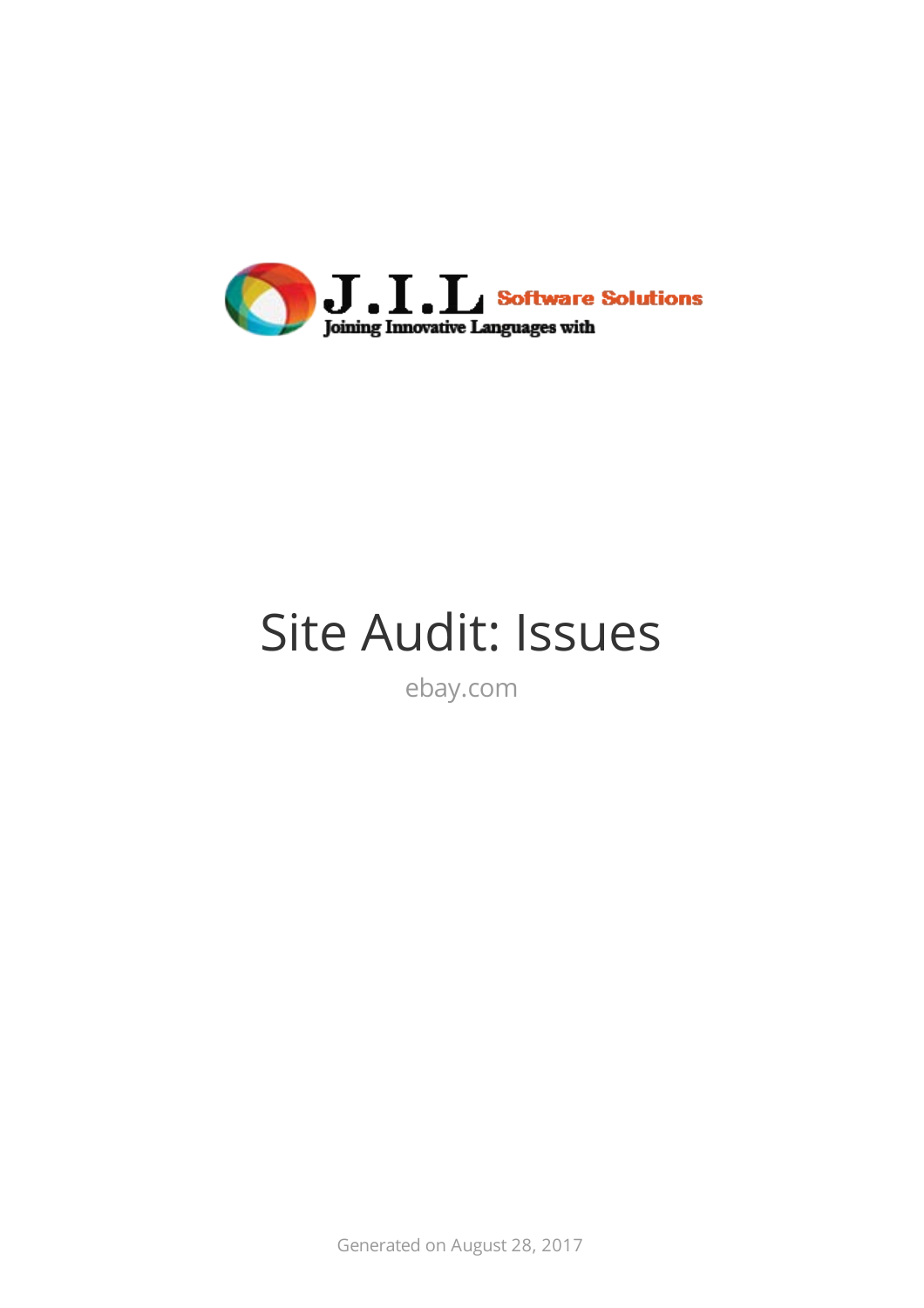

# **Site Audit: Issues**

**Subdomain:** ebay.com **User Agent:** SEMrushBot-Desktop **Last Update:** August 25, 2017 **Crawled Pages:** 1000

ebay.com | SEMrushBot-Desktop

# **56 hreflang conflicts within page source code**

About this issue: If you're running a multilingual website, it is necessary to help users from other countries find your content in the language that is most appropriate for them. This is where the hreflang (rel="alternate" hreflang="x") attribute comes in handy. This attribute helps search engines understand which page should be shown to visitors based on their location. It is very important to properly synchronize your hreflang attributes within your page's source code, otherwise you may experience unexpected search engine behavior. For more information, see this article https://support.google.com/webmasters/answer/189077?hl=en. How to fix: To avoid any conflicts, we recommend that you review your hreflang attributes within your page's source code and fix any of the following issues: 1. Conflicting hreflang and rel=canonical URLs. 2. Conflicting hreflang URLs. 3. No self-referencing hreflang URLs

#### **6 issues with duplicate title tags**

About this issue: crawler reports pages that have duplicate title tags only if they are exact matches. Duplicate <title> tags make it difficult for search engines to determine which of a website's pages is relevant for a specific search query, and which one should be prioritized in search results. Pages with duplicate titles have a lower chance of ranking well and are at risk of being banned. Moreover, identical <title> tags confuse users as to which webpage they should follow. How to fix: Provide a unique and concise title for each of your pages that contains your most important keywords.

#### **6 pages have duplicate content issues**

About this issue: Webpages are considered duplicate if they contain identical or nearly identical content. Excessive duplicate content may confuse search engines as to which page to index and which one to prioritize in search results. Using duplicated content across multiple pages may lead to traffic loss and poor placement in search results, and it may even provoke search engines to ban your page. Please note that crawler may flag your webpages as duplicates if there is too much text in your website's navigation compared to the amount of unique text on your page. How to fix: Here are a few ways to fix duplicate content: 1. Provide some unique content on the webpage. 2. Remove duplicate content. 3. Add a rel="canonical" link to one of your duplicate pages to inform search engines which page to show in search results.



**56** +56



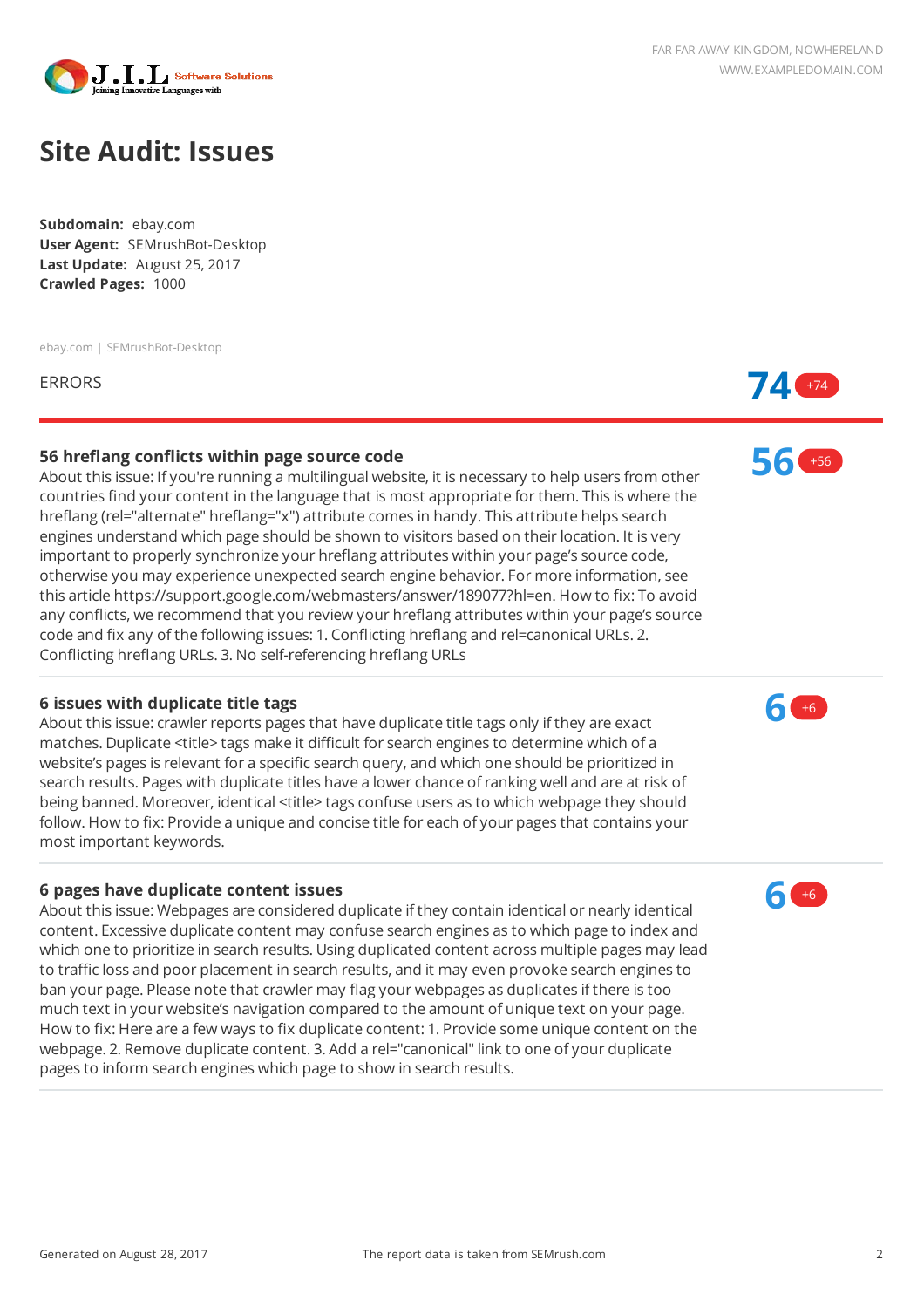

# **4 external links are broken**

About this issue: Broken external links lead users from one website to another and bring them to non-existent webpages. Multiple broken links negatively affect user experience and may worsen your search engine rankings because crawlers may think that your website is poorly maintained or coded. Please note that crawler may detect a working link as broken. Generally, this happens if the server hosting the website you're referring to blocks our crawler from accessing this website. How to fix: Please follow all links reported as broken. If a target webpage returns an error, remove the link leading to the error page or replace it with another resource. If the links reported as broken do work when accessed with a browser, you should contact the website's owner and inform them about the issue.

# **1 page doesn't have a title tag**

About this issue: A <title> tag is a key on-page SEO element. It appears in browsers and search results, and helps both search engines and users understand what your page is about. How to fix: If you don't want to miss the opportunity to rank high in search results and gain a higher click-through rate, you should ensure that each of your website's pages has a unique and concise title containing your most important keywords.

# **1 issue with incorrect hreflang links**

About this issue: A hreflang (rel="alternate" hreflang="x") attribute helps search engines understand which page should be shown to visitors based on their location. Utilizing this attribute is necessary if you're running a multilingual website and would like to help users from other countries find your content in the language that is most appropriate for them. It is very important to make sure your pages don't have any hreflang link issues, otherwise search engines will not be able to interpret them correctly and, as a result, will not show the correct language version of your pages to the relevant audience. How to fix: To avoid any problems with hreflang links, we recommend that you review your hreflang attributes and do the following: 1. Fix broken hreflang URLs. 2. Fix hreflang redirects. 3. Replace relative URLs with absolute ones

| 0 pages returned 5XX status code                    |                                           |
|-----------------------------------------------------|-------------------------------------------|
| 0 pages returned 4XX status code                    | $\begin{pmatrix} 0 \end{pmatrix}$         |
| 0 internal links are broken                         | $\mathbf{0}$ or                           |
| 0 pages couldn't be crawled                         | $\mathbf{0}$ $\mathbf{I}$ $\circ$         |
| 0 pages couldn't be crawled (DNS resolution issues) | $\begin{pmatrix} 0 & 1 & 0 \end{pmatrix}$ |
| 0 pages couldn't be crawled (incorrect URL formats) | $\blacksquare$                            |
| 0 internal images are broken                        |                                           |



**1** +1

**1** +1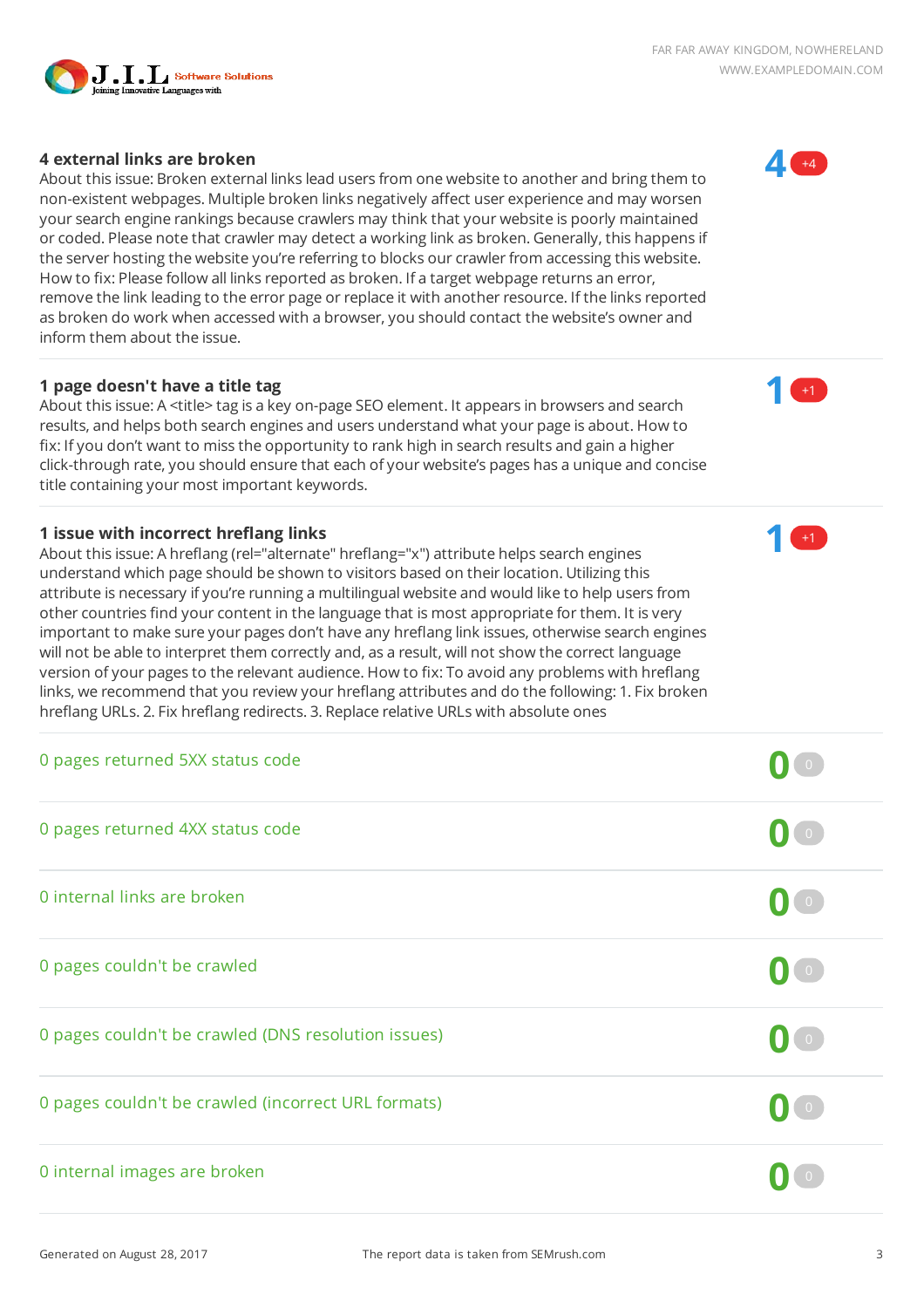

| 0 external images are broken                  |                                   |
|-----------------------------------------------|-----------------------------------|
| 0 pages have duplicate meta descriptions      |                                   |
| Robots.txt file has format errors             | $\bullet$                         |
| 0 sitemap.xml files have format errors        | $\bullet$                         |
| 0 incorrect pages found in sitemap.xml        | $\begin{pmatrix} 0 \end{pmatrix}$ |
| 0 pages have a WWW resolve issue              | $\begin{bmatrix} 0 \end{bmatrix}$ |
| This page has no viewport tag                 | $\bullet$                         |
| 0 pages have too large HTML size              | $\begin{bmatrix} 0 \end{bmatrix}$ |
| 0 AMP pages have no canonical tag             | $\begin{pmatrix} 0 \end{pmatrix}$ |
| 0 issues with hreflang values                 |                                   |
| 0 non-secure pages                            | $\mathbf{0}$ $\mathbf{I}$ of      |
| 0 issues with expiring or expired certificate | $\overline{0}$                    |
| 0 issues with old security protocol           | $\begin{pmatrix} 0 \end{pmatrix}$ |
| 0 issues with incorrect certificate name      | $\begin{bmatrix} 0 \end{bmatrix}$ |
| 0 issues with mixed content                   | $\overline{0}$                    |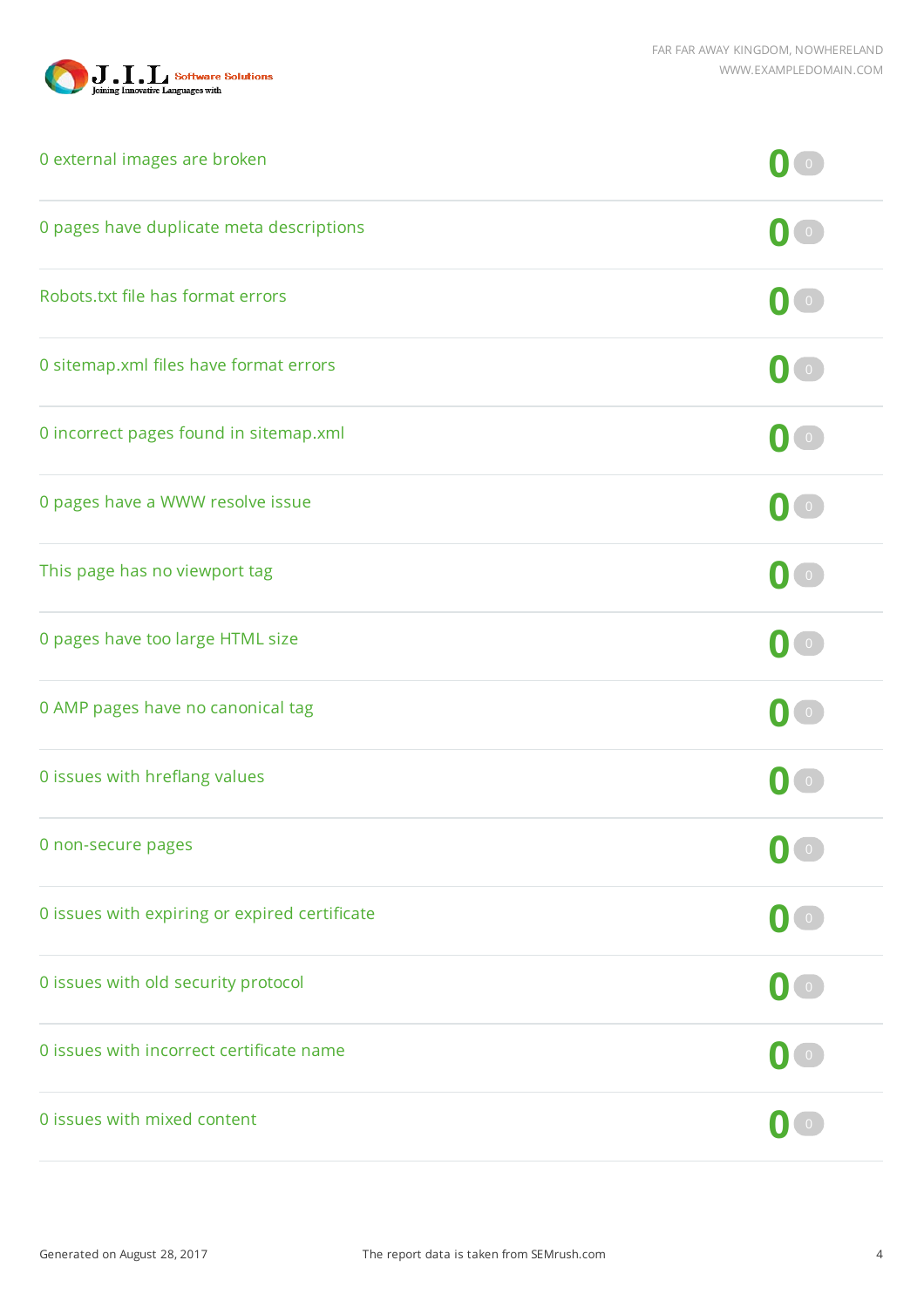

| No redirect or canonical to HTTPS homepage from HTTP version                                                                                                                                                                                                                                                                                                                                                                                                                                                                                                                                                                                                                                                                                                                                 |                                   |
|----------------------------------------------------------------------------------------------------------------------------------------------------------------------------------------------------------------------------------------------------------------------------------------------------------------------------------------------------------------------------------------------------------------------------------------------------------------------------------------------------------------------------------------------------------------------------------------------------------------------------------------------------------------------------------------------------------------------------------------------------------------------------------------------|-----------------------------------|
| 0 redirect chains and loops                                                                                                                                                                                                                                                                                                                                                                                                                                                                                                                                                                                                                                                                                                                                                                  | $\bullet$                         |
| 0 AMP pages have HTML issues                                                                                                                                                                                                                                                                                                                                                                                                                                                                                                                                                                                                                                                                                                                                                                 | $\begin{pmatrix} 0 \end{pmatrix}$ |
| 0 AMP pages have style and layout issues                                                                                                                                                                                                                                                                                                                                                                                                                                                                                                                                                                                                                                                                                                                                                     | $\langle 0 \rangle$               |
| 0 AMP pages have templating issues                                                                                                                                                                                                                                                                                                                                                                                                                                                                                                                                                                                                                                                                                                                                                           | $\begin{bmatrix} 0 \end{bmatrix}$ |
| ebay.com   SEMrushBot-Desktop                                                                                                                                                                                                                                                                                                                                                                                                                                                                                                                                                                                                                                                                                                                                                                |                                   |
| <b>WARNINGS</b>                                                                                                                                                                                                                                                                                                                                                                                                                                                                                                                                                                                                                                                                                                                                                                              | $9217$ +9121                      |
| 7689 links on HTTPS pages leads to HTTP page<br>About this issue: If any link on website points to the old HTTP version of website, search engines<br>can become confused as to which version of the page they should rank. How to fix: Replace all<br>HTTP links with the new HTTPS versions.                                                                                                                                                                                                                                                                                                                                                                                                                                                                                               | 7689 +7689                        |
| <b>Sitemap.xml not found</b><br>About this issue: A sitemap.xml file is used to list all URLs available for crawling. It can also include<br>additional data about each URL. Using a sitemap.xml file is quite beneficial. Not only does it<br>provide easier navigation and better visibility to search engines, it also quickly informs search<br>engines about any new or updated content on your website. Therefore, your website will be<br>crawled faster and more intelligently. How to fix: Consider generating a sitemap.xml file if you<br>don't already have one.                                                                                                                                                                                                                 | 542 +446                          |
| 368 internal links contain nofollow attribute<br>About this issue: The rel="nofollow" attribute is an element in an <a> tag that tells crawlers not to<br/>follow the link (e.g., "<a href="http://example.com/link" rel="nofollow">Nofollow link<br/>example</a>")."Nofollow" links don't pass any link juice to referred webpages. That's why it is not<br/>recommended that you use nofollow attributes in internal links. You should let link juice flow<br/>freely throughout your website. Moreover, unintentional use of nofollow attributes may result in<br/>your webpage being ignored by search engine crawlers even if it contains a valuable content.<br/>How to fix: Make sure not to use nofollow attributes by mistake. Remove them from <a> tags, if<br/>necessary.</a></a> | <b>368 +368</b>                   |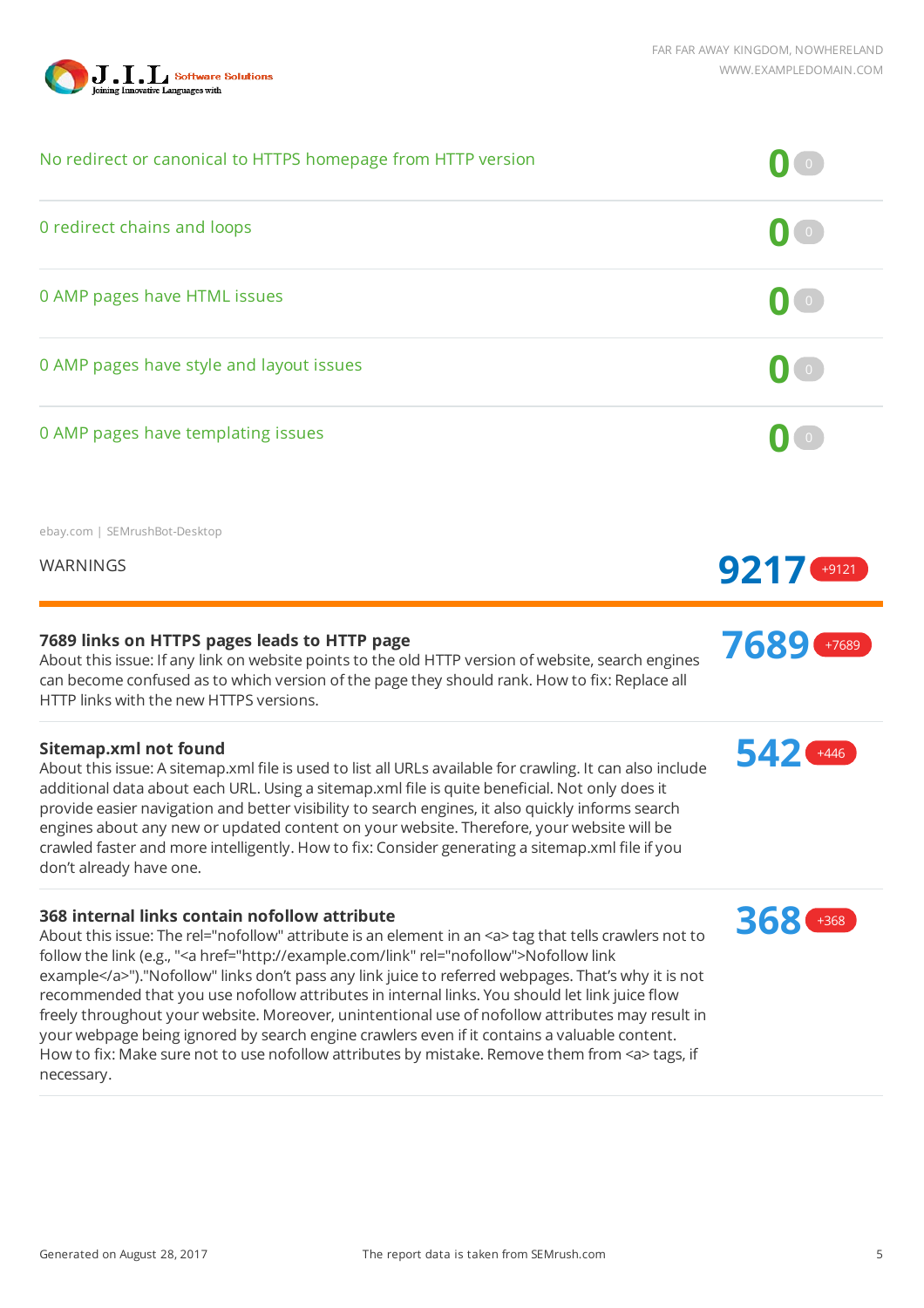

# **226 images don't have alt attributes**

About this issue: Alt attributes within <img> tags are used by search engines to understand the contents of your images. If you neglect alt attributes, you may miss the chance to get a better placement in search results because alt attributes allow you to rank in image search results. Not using alt attributes also negatively affects the experience of visually impaired users and those who have disabled images in their browsers. How to fix: Specify a relevant alternative attribute inside an <img> tag for each image on your website, e.g., "<img src="mylogo.png" alt="This is my company logo">".

# **131 pages have low text-HTML ratio**

About this issue: Your text to HTML ratio indicates the amount of actual text you have on your webpage compared to the amount of code. This warning is triggered when your text to HTML is 10% or less. Search engines have begun focusing on pages that contain more content. That's why a higher text to HTML ratio means your page has a better chance of getting a good position in search results. Less code increases your page's load speed and also helps your rankings. It also helps search engine robots crawl your website faster. How to fix: Split your webpage's text content and code into separate files and compare their size. If the size of your code file exceeds the size of the text file, review your page's HTML code and consider optimizing its structure and removing embedded scripts and styles.

# **67 pages don't have meta descriptions**

About this issue: Though meta descriptions don't have a direct influence on rankings, they are used by search engines to display your page's description in search results. A good description helps users know what your page is about and encourages them to click on it. If your page's meta description tag is missing, search engines will usually display its first sentence, which may be irrelevant and unappealing to users. How to fix: In order to gain a higher click-through rate, you should ensure that all of your webpages have meta descriptions that contain relevant keywords.

# **51 pages have underscores in the URL**

About this issue: When it comes to URL structure, using underscores as word separators is not recommended because search engines may not interpret them correctly and may consider them to be a part of a word. Using hyphens instead of underscores makes it easier for search engines to understand what your page is about. Although using underscores doesn't have a huge impact on webpage visibility, it decreases your page's chances of appearing in search results, as opposed to when hyphens are used. How to fix: Replace underscores with hyphens. However, if your page ranks well, we do not recommend that you do this.

# **45 pages have duplicate H1 and title tags**

About this issue: It is a bad idea to duplicate your title tag content in your first-level header. If your page's <title> and <h1> tags match, the latter may appear over-optimized to search engines. Also, using the same content in titles and headers means a lost opportunity to incorporate other relevant keywords for your page. How to fix: Try to create different content for your <title> and <h1> tags.

# **27 pages have temporary redirects**

About this issue: Temporary redirects (i.e., a 302 and a 307 redirect) mean that a page has been temporarily moved to a new location. Search engines will continue to index the redirected page, and no link juice or traffic is passed to the new page, which is why temporary redirects can damage your search rankings if used by mistake. How to fix: Review all pages to make sure the use of 302 and 307 redirects is justified. If so, don't forget to remove them when they are no longer needed. However, if you permanently move any page, replace a 302/307 redirect with a 301/308 one.











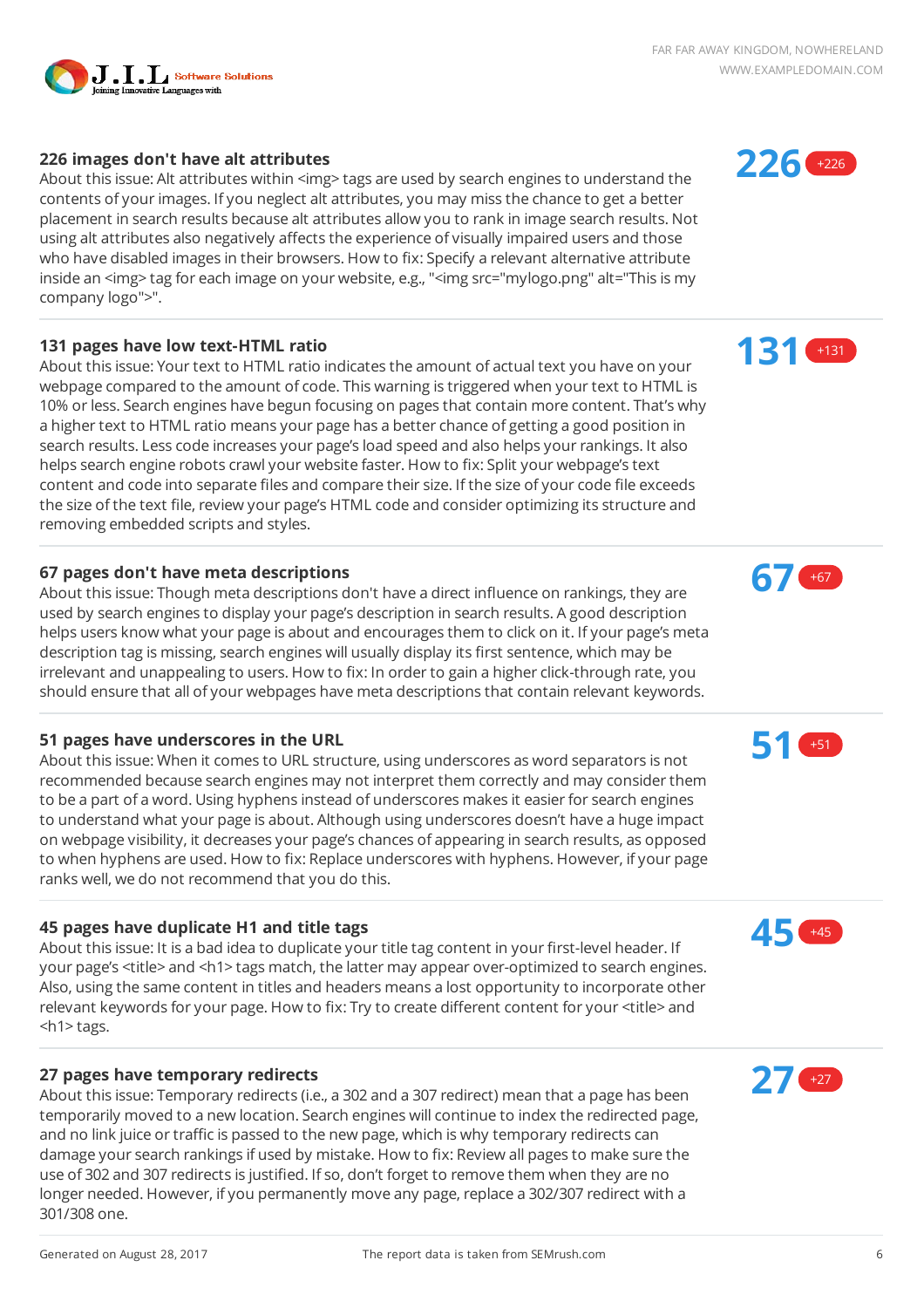

# **20 pages have more than one H1 tag**

About this issue: Although multiple <h1> tags are allowed in HTML5, we still do not recommend that you use more than one <h1> tag per page. Including multiple <h1> tags may confuse users. How to fix: Use multiple <h2>-<h6> tags instead of an <h1>.

#### **19 pages have too much text within the title tags**

About this issue: Most search engines truncate titles containing more than 75 characters. Incomplete and shortened titles look unappealing to users and won't entice them to click on your page. How to fix: Try to rewrite your page titles to be 75 characters or less.

#### **16 pages have a low word count**

About this issue: This issue is triggered if the number of words on your webpage is less than 200. The amount of text placed on your webpage is a quality signal to search engines. Search engines prefer to provide as much information to users as possible, so pages with longer content tend to be placed higher in search results, as opposed to those with lower word counts. How to fix: Improve your on-page content and be sure to include more than 200 meaningful words.

#### **8 pages have no hreflang and lang attributes**

About this issue: This issue is reported if your page has neither lang nor hreflang attribute.When running a multilingual website, you should make sure that you're doing it correctly. First, you should use a hreflang attribute to indicate to Google which pages should be shown to visitors based on their location. That way, you can rest assured that your users will always land on the correct language version of your website.You should also declare a language for your webpage's content (i.e., lang attribute). Otherwise, your web text might not be recognized by search engines. It also may not appear in search results, or may be displayed incorrectly. How to fix: Perform the following: 1. Add a lang attribute to the <html> tag, e.g., "<html lang="en">". 2. Add a hreflang attribute to your page's <head> tag, e.g., <link rel="alternate" href="http://example.com/" hreflang="en"/>

#### **4 pages have too many parameters in their URLs**

About this issue: Using too many URL parameters is not an SEO-friendly approach. Multiple parameters make URLs less enticing for users to click and may cause search engines to fail to index some of your most important pages. How to fix: Try to use no more than four parameters in your URLs.

#### **2 pages don't have an h1 heading**

About this issue: While less important than <title> tags, h1 headings still help define your page's topic for search engines and users. If an <h1> tag is empty or missing, search engines may place your page lower than they would otherwise. Besides, a lack of an <h1> tag breaks your page's heading hierarchy, which is not SEO friendly. How to fix: Provide a concise, relevant h1 heading for each of your page.

#### **1 page doesn't have enough text within the title tags**

About this issue: Generally, using short titles on webpages is a recommended practice. However, keep in mind that titles containing 10 characters or less do not provide enough information about what your webpage is about and limit your page's potential to show up in search results for different keywords. How to fix: Add more descriptive text inside your page's <title> tag.













**1** +1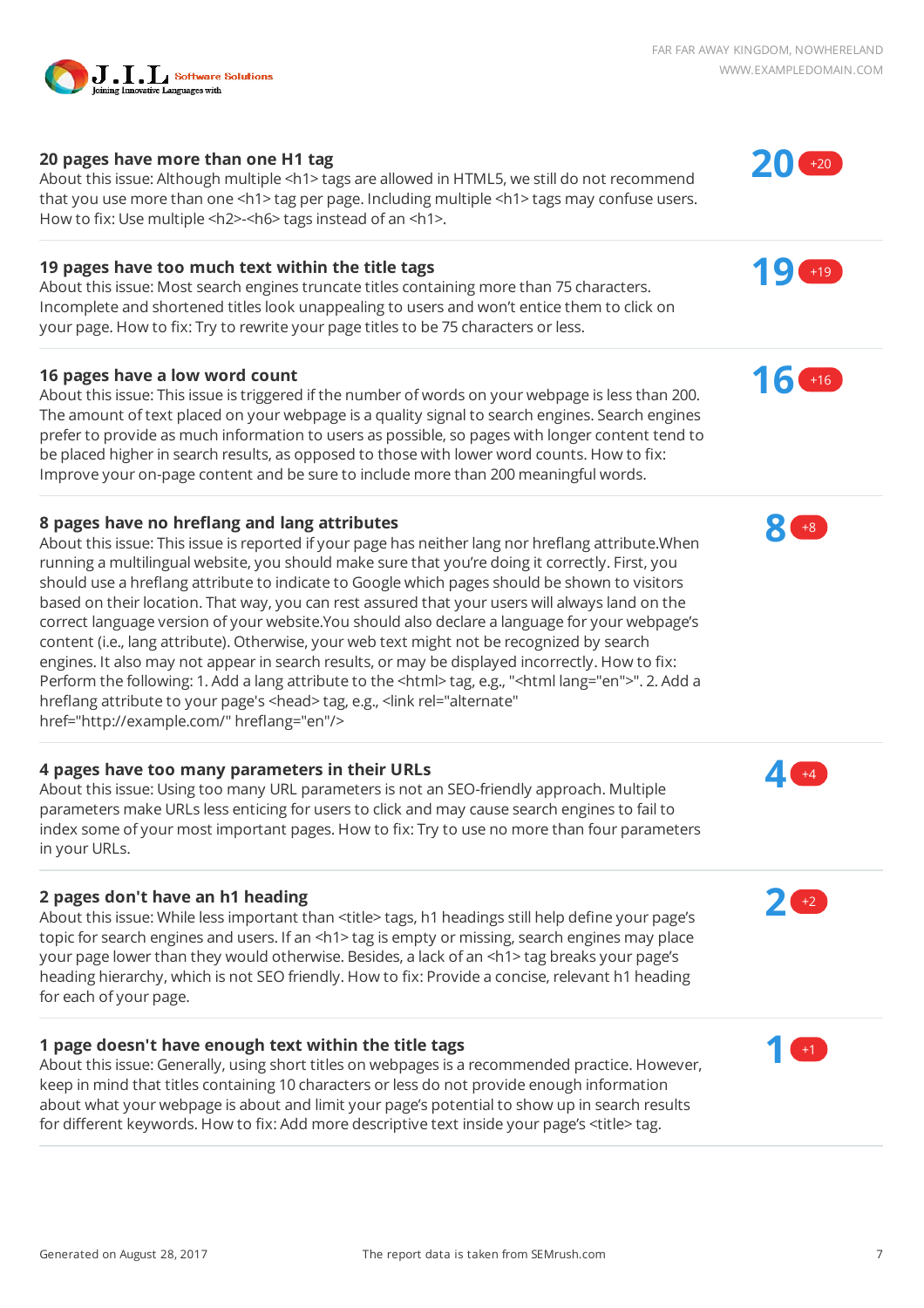

 $+1$ 

# **1 page doesn't have doctype declared**

About this issue: A webpage's doctype instructs web browsers which version of HTML or XHTML is being used. Declaring a doctype is extremely important in order for a page's content to load properly. If no doctype is specified, this may lead to various problems, such as messed up page content or slow page load speed, and, as a result, negatively affect user experience. How to fix: Specify a doctype for each of your pages by adding a <!Doctype> element (e.g., "<!Doctype HTML5>") to the very top of every webpage source, right before the <html> tag.

| 0 pages have too many on-page links            |                                   |
|------------------------------------------------|-----------------------------------|
| 0 pages have slow load speed                   | $\circ$                           |
| 0 pages don't have character encoding declared | $\begin{pmatrix} 0 \end{pmatrix}$ |
| 0 pages use Flash                              | $\bullet$                         |
| 0 pages contain frames                         | $\overline{0}$                    |
| Sitemap.xml not indicated in robots.txt        | $\overline{0}$                    |
| Homepage does not use HTTPS encryption         | $\overline{0}$                    |
| 0 subdomains don't support SNI                 | $\overline{O}$                    |
| 0 HTTP URLs in sitemap.xml for HTTPS site      |                                   |